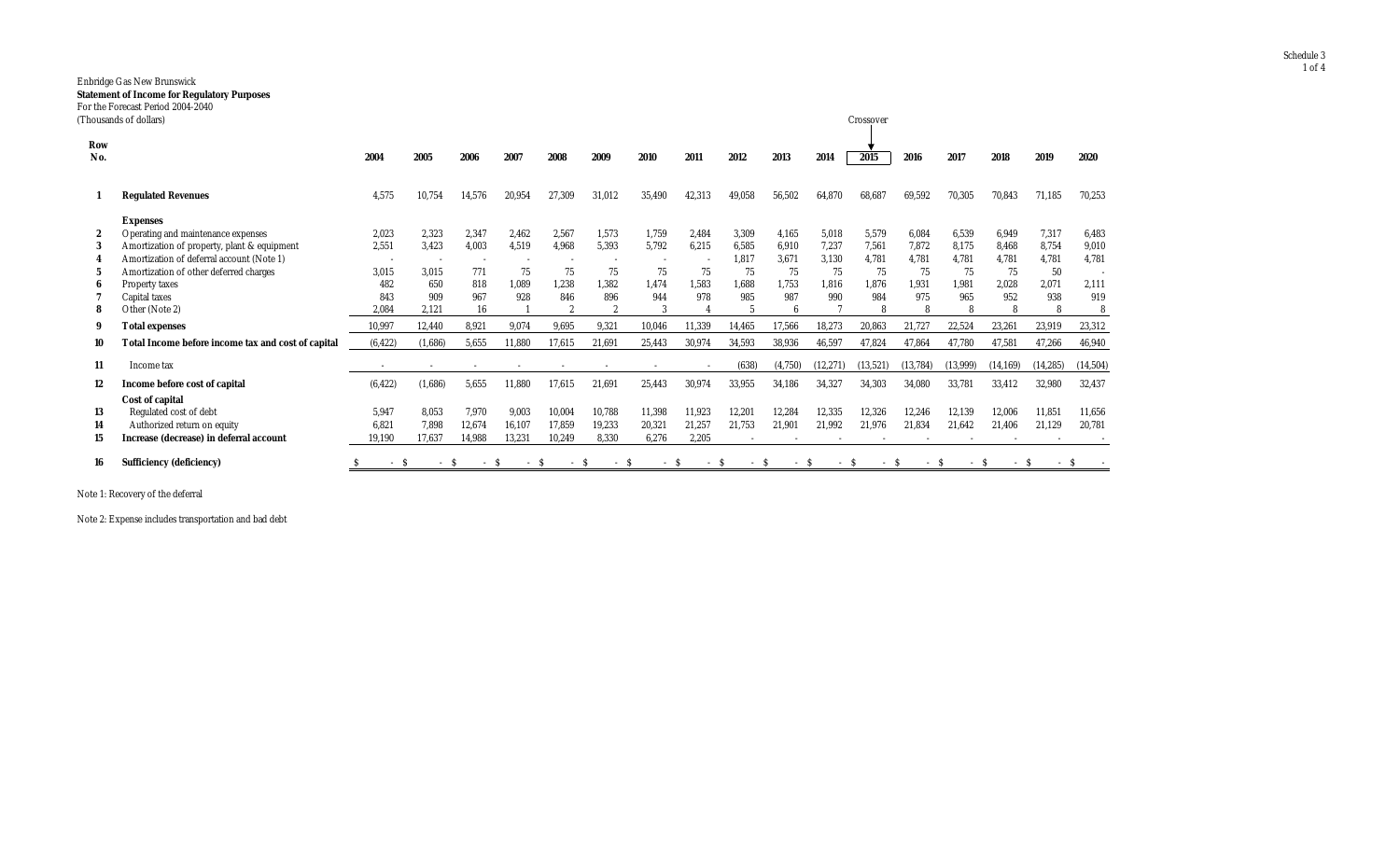## Enbridge Gas New Brunswick **Statement of Income for Regulatory Purposes** For the Forecast Period 2004-2040 (Thousands of dollars)

| Row<br>No. |                                                    | 2021      | 2022      | 2023                     | 2024     | 2025      | 2026      | 2027   | 2028    | 2029      | 2030      | 2031      | 2032      | 2033      | 2034      | 2035      | 2036      | 2037      | 2038     | 2039      | 2040      |
|------------|----------------------------------------------------|-----------|-----------|--------------------------|----------|-----------|-----------|--------|---------|-----------|-----------|-----------|-----------|-----------|-----------|-----------|-----------|-----------|----------|-----------|-----------|
|            |                                                    |           |           |                          |          |           |           |        |         |           |           |           |           |           |           |           |           |           |          |           |           |
|            | <b>Regulated Revenues</b>                          | 70,097    | 69.842    | 71,370                   | 70,434   | 69,460    | 68,473    | 67.414 | 66,215  | 64.975    | 63,750    | 62,621    | 61,598    | 60,257    | 59,282    | 58,303    | 57,312    | 56,323    | 55,332   | 54,333    | 53,329    |
|            | <b>Expenses</b>                                    |           |           |                          |          |           |           |        |         |           |           |           |           |           |           |           |           |           |          |           |           |
|            | Operating and maintenance expenses                 | 6,736     | 6.963     | 8,600                    | 8.600    | 8,600     | 8,600     | 8.600  | 8.600   | 8.600     | 8,600     | 8,600     | 8,600     | 8,387     | 8,387     | 8,387     | 8,387     | 8,387     | 8,387    | 8,387     | 8,387     |
|            | Amortization of property, plant & equipment        | 9,244     | 9.473     | 9,680                    | 9,860    | 10,027    | 10,192    | 10,315 | 10,348  | 10,347    | 10,345    | 10,399    | 10,518    | 10,639    | 10,770    | 10,900    | 11,023    | 11,148    | 11,271   | 11,388    | 11,500    |
|            | Amortization of deferral account (Note 1)          | 4,781     | 4.781     | 4.781                    | 4.781    | 4.781     | 4.781     | 4.781  | 4.781   | 4.781     | 4.781     | 4.781     | 4,781     | 4.781     | 4.781     | 4.781     | 4,781     | 4.781     | 4.781    | 4.781     | 4.781     |
|            | Amortization of other deferred charges             |           |           | $\overline{\phantom{a}}$ |          |           |           |        |         |           |           |           |           |           |           |           |           |           |          |           |           |
|            | Property taxes                                     | 2,143     | 2,174     | 2,203                    | 2,217    | 2,231     | 2,246     | 2,261  | 2,276   | 2,291     | 2,307     | 2,322     | 2,338     | 2,355     | 2,373     | 2,392     | 2,411     | 2,430     | 2,449    | 2.469     | 2,489     |
|            | Capital taxes                                      | 899       | 878       | 852                      | 826      | 799       | 772       | 745    | 718     | 692       | 665       | 640       | 614       | 588       | 563       | 538       | 513       | 488       | 464      | 440       | 415       |
| 8          | Other (Note 2)                                     |           |           | 8                        |          |           |           |        |         |           |           |           |           |           |           |           | R         |           |          |           |           |
|            | <b>Total expenses</b>                              | 23,812    | 24.278    | 26,124                   | 26,292   | 26,446    | 26,599    | 26,710 | 26,730  | 26,718    | 26,706    | 26,749    | 26,858    | 26,756    | 26,881    | 27,004    | 27,121    | 27,240    | 27,358   | 27,470    | 27,578    |
|            | Total Income before income tax and cost of capital | 46,285    | 45,564    | 45,246                   | 44,142   | 43,014    | 41,875    | 40,704 | 39,485  | 38,258    | 37,044    | 35,872    | 34,740    | 33,500    | 32,401    | 31,298    | 30,190    | 29,083    | 27,974   | 26,863    | 25,750    |
| 11         | Income tax                                         | (14, 505) | (14, 479) | (14, 943)                | (14.740) | (14, 523) | (14, 300) |        | (13.749 | (13, 431) | (13, 114) | (12, 828) | (12, 578) | (12, 212) | (11, 970) | (11, 726) | (11, 476) | (11, 225) | (10.972) | (10, 714) | (10, 452) |
| 12         | Income before cost of capital                      | 31,781    | 31.085    | 30,303                   | 29,402   | 28,492    | 27,575    | 26.654 | 25,736  | 24.827    | 23,930    | 23,043    | 22,162    | 21,289    | 20,430    | 19,572    | 18,714    | 17,857    | 17,002   | 16,149    | 15,299    |
|            | Cost of capital                                    |           |           |                          |          |           |           |        |         |           |           |           |           |           |           |           |           |           |          |           |           |
| 13         | Regulated cost of debt                             | 11,420    | 11.170    | 10.889                   | 10,565   | 10,238    | 9,909     | 9,578  | 9,248   | 8,921     | 8,599     | 8,280     | 7,964     | 7.650     | 7,341     | 7.033     | 6.725     | 6.417     | 6,110    | 5,803     | 5,498     |
| 14         | Authorized return on equity                        | 20,361    | 19.915    | 19,414                   | 18,837   | 18,253    | 17,666    | 17,076 | 16,488  | 15,905    | 15,331    | 14,763    | 14,198    | 13,639    | 13,089    | 12,539    | 11,989    | 11,441    | 10,893   | 10,346    | 9,801     |
| 15         | Increase (decrease) in deferral account            |           |           |                          |          |           |           |        |         |           |           |           |           |           |           |           |           |           |          |           |           |
| 16         | <b>Sufficiency (deficiency)</b>                    | $-S$      | - S       | $-S$                     | $-S$     | – S       | $-S$      | $-S$   | $-S$    | $-S$      | - S       | - S       | $-S$      | $-S$      | $-S$      | $-S$      | - S       | $-S$      | $-S$     | - ১       |           |

Note 1: Recovery of the deferral

Note 2: Expense includes transportation and bad debt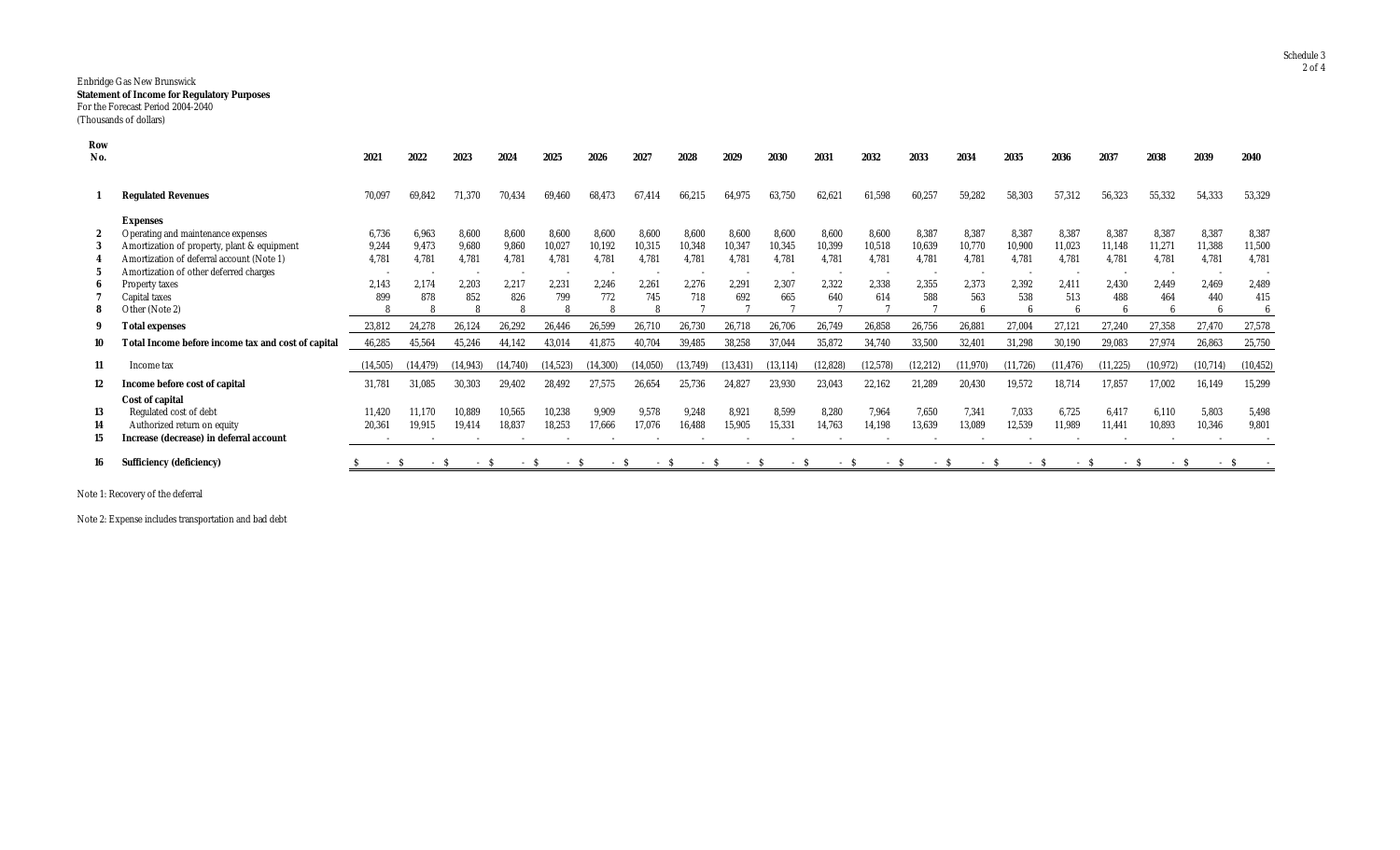| Row              | Enbridge Gas New Brunswick<br><b>Statement of Rate Base</b><br>For the Forecast Period 2004-2040<br>(Thousands of dollars) | Peak Accumulated<br>Deferral (PAD) |           |                          |          |           |           |           |                          |          |          |           |           |           |           |          |           |            |
|------------------|----------------------------------------------------------------------------------------------------------------------------|------------------------------------|-----------|--------------------------|----------|-----------|-----------|-----------|--------------------------|----------|----------|-----------|-----------|-----------|-----------|----------|-----------|------------|
| No.              |                                                                                                                            | 2004                               | 2005      | 2006                     | 2007     | 2008      | 2009      | 2010      | 2011                     | 2012     | 2013     | 2014      | 2015      | 2016      | 2017      | 2018     | 2019      | 2020       |
|                  | Property, plant & equipment                                                                                                |                                    |           |                          |          |           |           |           |                          |          |          |           |           |           |           |          |           |            |
|                  | Cost                                                                                                                       | 96.192                             | 117.727   | 150.868                  | 169.601  | 188.145   | 201.575   | 217.168   | 232,369                  | 243,344  | 254.337  | 265,302   | 275,749   | 285.750   | 295,354   | 304,600  | 313,572   | 321,019    |
| $\boldsymbol{2}$ | Accumulated amortization                                                                                                   | (4,780)                            | (8.081)   | (11, 962)                | (15,711) | (20, 375) | (25, 644) | (31, 416) | (37,574)                 | (44.100) | (50.972) | (58, 171) | (65, 692) | (73, 525) | (81, 659) | (90,086) | (98, 798) | (107, 710) |
| 3                | Property, plant & equipment, net                                                                                           | 91,412                             | 109,645   | 138,906                  | 153,891  | 167,770   | 175,931   | 185,751   | 194,795                  | 199,245  | 203,365  | 207,131   | 210,057   | 212,225   | 213,695   | 214,514  | 214,775   | 213,309    |
|                  | <b>Deferred charges</b>                                                                                                    |                                    |           |                          |          |           |           |           |                          |          |          |           |           |           |           |          |           |            |
| 4                | Franchise fee, at cost                                                                                                     | 1.500                              | 1.500     | 1,500                    | 1,500    | 1.500     | 1.500     | 1,500     | 1,500                    | 1,500    | 1,500    | 1.500     | 1,500     | 1,500     | 1.500     | 1,500    | 1.500     |            |
| 5                | Accumulated amortization                                                                                                   | (400)                              | (475)     | (550)                    | (625)    | (700)     | (775)     | (850)     | (925)                    | (1,000)  | (1,075)  | (1, 150)  | (1, 225)  | (1, 300)  | (1, 375)  | (1, 450) | (1,500)   |            |
| 6                | Franchise fee, net                                                                                                         | 1.100                              | 1.025     | 950                      | 875      | 800       | 725       | 650       | 575                      | 500      | 425      | 350       | 275       | 200       | 125       | 50       |           |            |
|                  | Deferred development costs, at cost                                                                                        | 13,837                             | 13,837    | 13,837                   |          |           |           |           |                          |          |          |           |           |           |           |          |           |            |
| 8                | Accumulated amortization                                                                                                   | (10, 461)                          | (13, 228) | (13, 837)                | $\sim$   |           |           |           |                          |          |          |           |           |           |           |          |           |            |
| 9                | Deferred development costs, net                                                                                            | 3.376                              | 609       | $\sim$                   |          |           |           |           |                          |          |          |           |           |           |           |          |           |            |
| 10               | Deferred carrying costs, at cost                                                                                           | 1,125                              | 1,125     | 1,125                    |          |           |           |           |                          |          |          |           |           |           |           |          |           |            |
| 11               | Accumulated amortization                                                                                                   | (761)                              | (986)     | (1, 125)                 |          |           |           |           |                          |          |          |           |           |           |           |          |           |            |
| 12               | Deferred carrying costs, net                                                                                               | 364                                | 139       | $\sim$                   |          |           |           |           |                          |          |          |           |           |           |           |          |           |            |
| 13               | Deferral account                                                                                                           | 60,017                             | 77,653    | 92,642                   | 105.873  | 116.122   | 124.451   | 130,727   | 132.932                  | 132.932  | 132,932  | 132,932   | 132,932   | 132.932   | 132.932   | 132,932  | 132,932   | 132,932    |
| 14               | Accumulated amortization                                                                                                   |                                    |           | $\overline{\phantom{a}}$ |          |           |           |           | $\overline{\phantom{a}}$ | 1,817    | 5,487    | 8,617     | 13,399    | 18,180    | 22,961    | 27,743   | 32,524    | 37,305     |
| 15               | Deferral account, net                                                                                                      | 60,017                             | 77,653    | 92,642                   | 105,873  | 116,122   | 124,451   | 130,727   | 132,932                  | 131,116  | 127,445  | 124,315   | 119,534   | 114,752   | 109,971   | 105,190  | 100,408   | 95,627     |
| 16               | <b>Total deferred charges</b>                                                                                              | 64.857                             | 79,427    | 93,592                   | 106.748  | 116.922   | 125,176   | 131.377   | 133,507                  | 131,616  | 127.870  | 124.665   | 119,809   | 114.952   | 110.096   | 105,240  | 100.408   | 95,627     |
| 17               | <b>Term deposit</b>                                                                                                        | 3,145                              | 3,244     |                          |          |           |           |           |                          |          |          |           |           |           |           |          |           |            |
| 18               | <b>Allowance for working capital</b>                                                                                       |                                    |           | 139                      | 1,309    | 2,126     | 3,028     | 3,546     | 4,347                    | 5,122    | 5,933    | 6,852     | 7,301     | 7,416     | 7,509     | 7,581    | 7,629     | 7,679      |
| 19               | <b>Total rate base</b>                                                                                                     | 137,140                            | 192,316   | 232.636                  | 261,947  | 286,818   | 304,135   | 320,674   | 332,649                  | 335,982  | 337,168  | 338,648   | 337,167   | 334,594   | 331,299   | 327,334  | 322,812   | 316,615    |
| 20               | Average rate base                                                                                                          | 137,140                            | 173,719   | 209.269                  | 247.807  | 274,756   | 295,893   | 312.629   | 327,027                  | 334.668  | 336.946  | 338,333   | 338.097   | 335.903   | 332.958   | 329,318  | 325,063   | 319,704    |